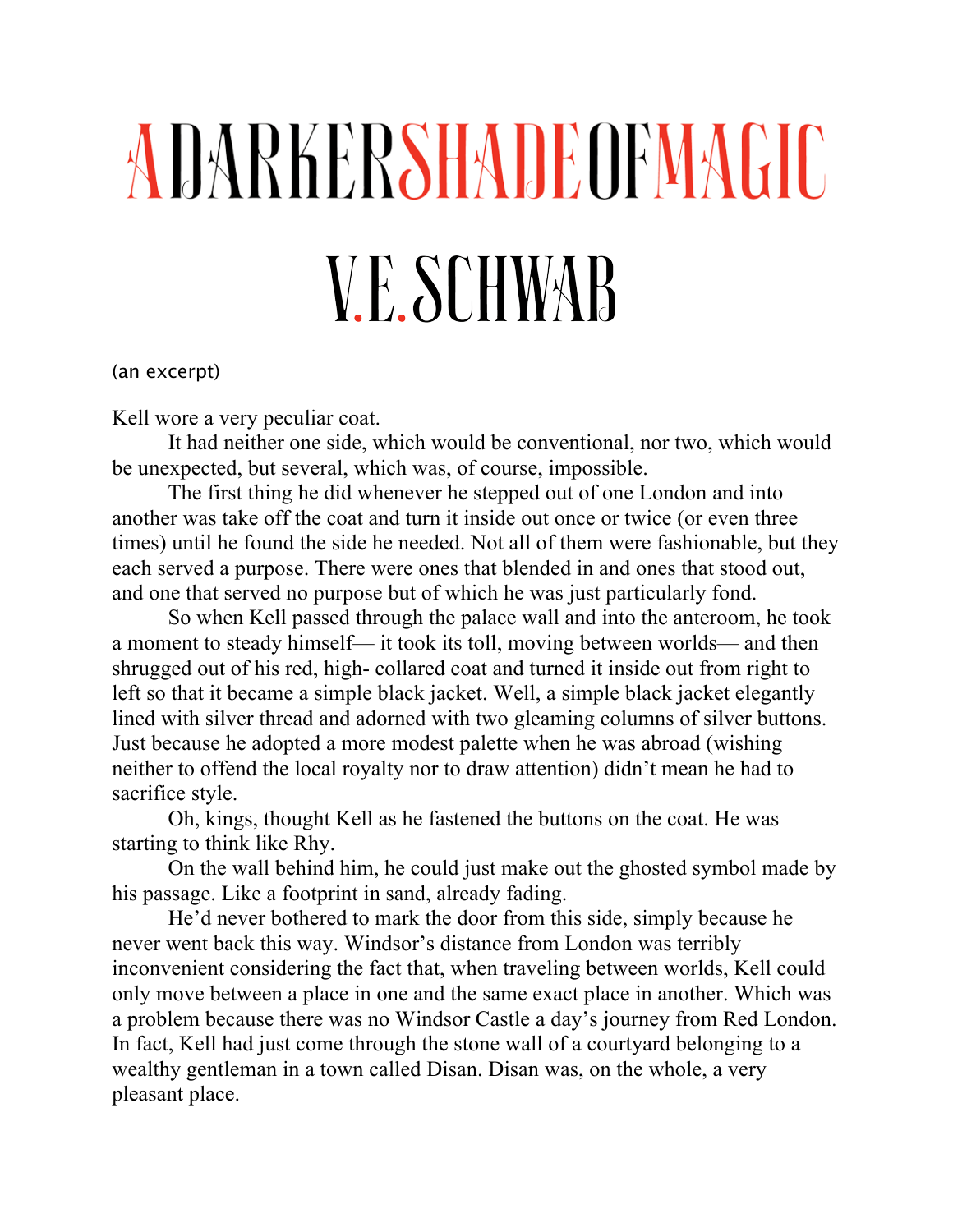Windsor was not.

Impressive, to be sure. But not pleasant.

A marble counter ran against the wall, and on it a basin of water waited for him, as it always did. He rinsed his bloody hand, as well as the silver crown he'd used for passage, then slipped the cord it hung on over his head, and tucked the coin back beneath his collar. In the hall beyond, he could hear the shuffle of feet, the low murmur of servants and guards. He'd chosen the anteroom specifically to avoid them. He knew very well how little the Prince Regent liked him being here, and the last thing Kell wanted was an audience, a cluster of ears and eyes and mouths reporting the details of his visit back to the throne.

Above the counter and the basin hung a mirror in a gilded frame, and Kell checked his reflection quickly— his hair, a reddish brown, swept down across one eye, and he did not fix it, though he did take a moment to smooth the shoulders of his coat— before passing through a set of doors to meet his host.

The room was stiflingly warm— the windows latched despite what looked like a lovely October day— and a fire raged oppressively in the hearth.

George III sat beside it, a robe dwarfing his withered frame and a tea tray untouched before his knees. When Kell came in, the king gripped the edges of his chair.

"Who's there?" he called out without turning. "Robbers? Ghosts?"

"I don't believe ghosts would answer, Your Majesty," said Kell, announcing himself.

The ailing king broke into a rotting grin. "Master Kell," he said. "You've kept me waiting."

"No more than a month," he said, stepping forward.

King George squinted his blind eyes. "It's been longer, I'm sure."

"I promise, it hasn't."

"Maybe not for you," said the king. "But time isn't the same for the mad and the blind."

Kell smiled. The king was in good form today. It wasn't always so. He was never sure what state he'd find his majesty in. Perhaps it had seemed like more than a month because the last time Kell visited, the king had been in one of his moods, and Kell had barely been able to calm his fraying nerves long enough to deliver his message.

"Maybe it's the year that has changed," continued the king,"and not the month."

"Ah, but the year is the same."

"And what year is that?"

Kell's brow furrowed. "Eighteen nineteen," he said.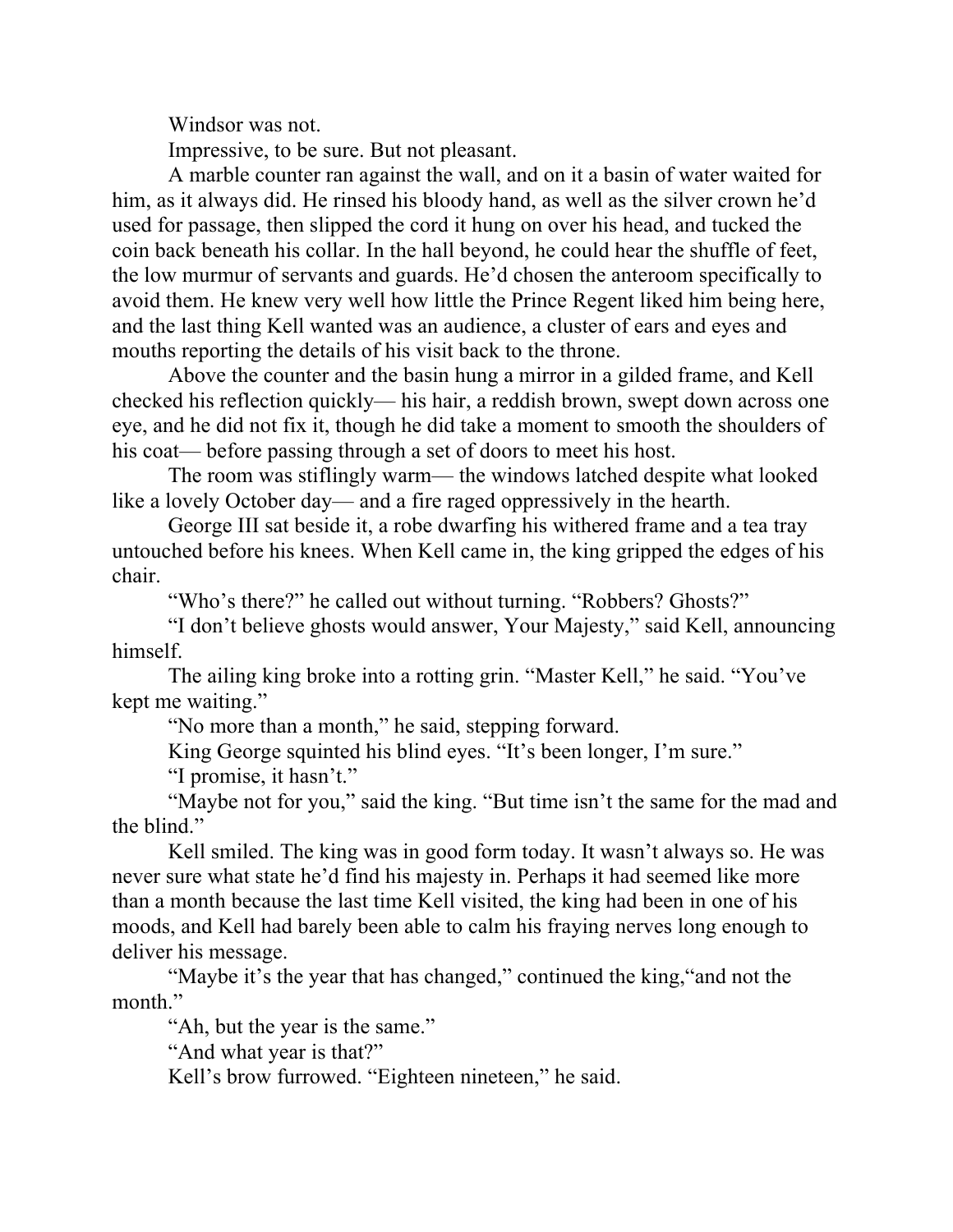A cloud passed across King George's face, and then he simply shook his head and said, "Time," as if that one word could be to blame for everything. "Sit, sit," he added, gesturing at the room. "There must be another chair here somewhere."

There wasn't. The room was shockingly sparse, and Kell was certain the doors in the hall were locked and unlocked from without, not within.

The king held out a gnarled hand. They'd taken away his rings, to keep him from hurting himself, and his nails were cut to nothing.

"My letter," he said, and for an instant Kell saw a glimmer of George as he once was. Regal.

Kell patted the pockets of his coat and realized he'd forgotten to take the notes out before changing. He shrugged out of the jacket and returned it for a moment to its red self, digging through its folds until he found the envelope. When he pressed it into the king's hand, the latter fondled it and caressed the wax seal the red throne's emblem, a chalice with a rising sun—then brought the paper to his nose and inhaled.

"Roses," he said wistfully.

He meant the magic. Kell never noticed the faint aromatic scent of Red London clinging to his clothes, but whenever he traveled, someone invariably told him that he smelled like freshly cut flowers. Some said tulips. Others stargazers. Chrysanthemums.Peonies. To the king of England, it was always roses. Kell was glad to know it was a pleasant scent, even if he couldn't smell it. He could smell Grey London (smoke) and White London (blood), but to him, Red London simply smelled like home.

"Open it for me," instructed the king. "But don't mar the seal."

Kell did as he was told, and withdrew the contents. For once, he was grateful the king could no longer see, so he could not know how brief the letter was. Three short lines. A courtesy paid to an ailing figurehead, but nothing more.

"It's from my queen," explained Kell.

The king nodded. "Go on," he commanded, affecting a stately countenance that warred with his fragile form and his faltering voice. "Go on."

Kell swallowed. " 'Greetings to his majesty, King George III,' " he read, " 'from a neighboring throne.' "

The queen did not refer to it as the red throne, or send greetings from Red London (even though the city was in fact quite crimson, thanks to the rich, pervasive light of the river), because she did not think of it that way. To her, and to everyone else who inhabited only one London, there was little need to differentiate among them. When the rulers of one conversed with those of another, they simply called them others, or neighbors, or on occasion (and particularly in regard to White London) less flattering terms.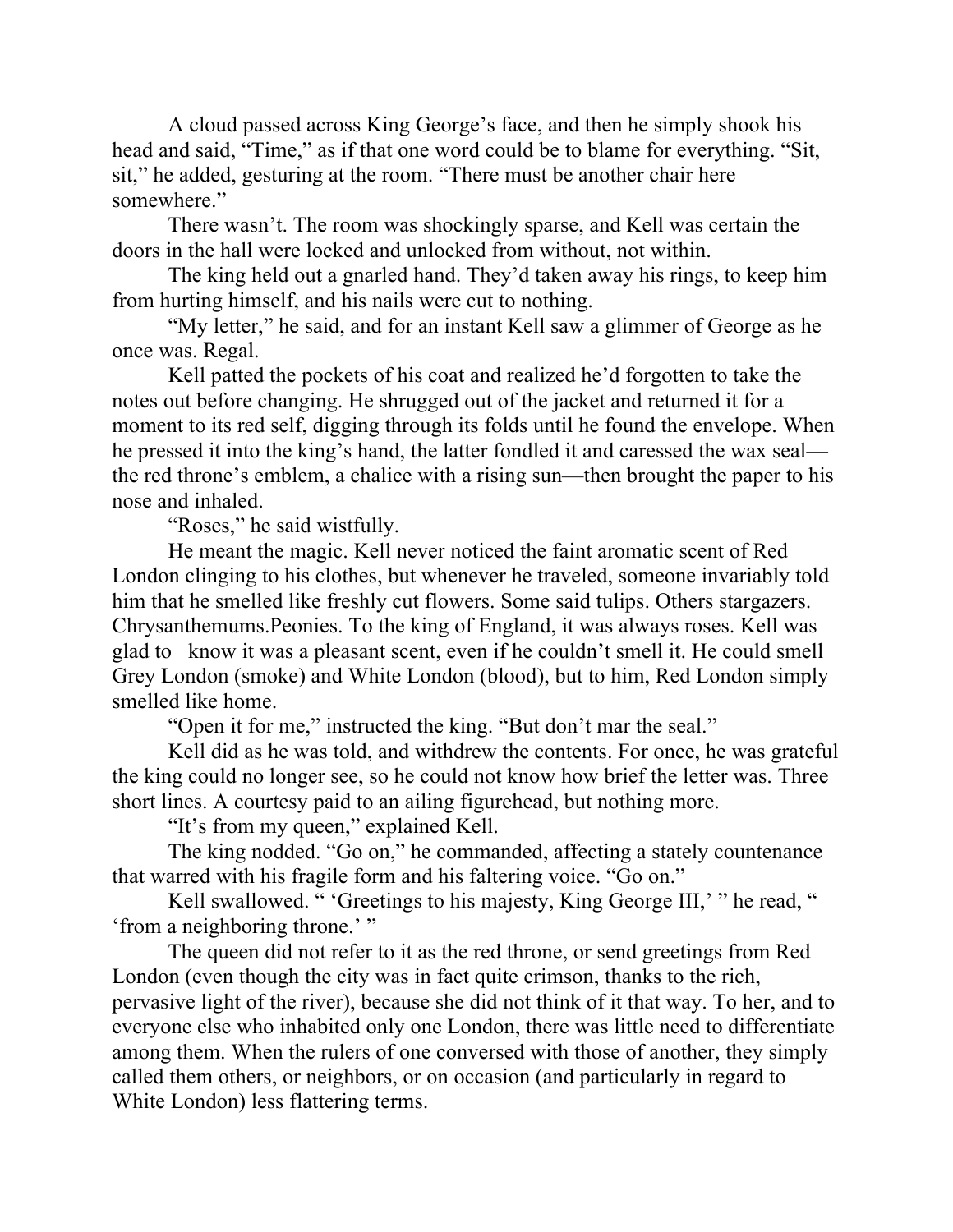Only those few who could move among the Londons needed a way to keep them straight. And so Kell— inspired by the lost city known to all as Black London— had given each remaining capital a color.

Grey for the magic- less city.

Red, for the healthy empire.

White, for the starving world.

In truth, the cities themselves bore little resemblance to one another (and the countries around and beyond bore even less).The fact they were all called London was its own mystery, though the prevailing theory was that one of the cities had taken the name long ago, before the doors were all sealed and the only things allowed through were letters between kings and queens. As to which city had first laid claim to the name, none could agree.

" 'We hope to learn that you are well,' " continued the queen's letter, " 'and that the season is as fair in your city as it is in ours.' "

Kell paused. There was nothing more, save a signature. King George wrung his hands.

"Is that all it says?" he asked.

Kell hesitated. "No," he said, folding the letter. "That's only the beginning."

He cleared his throat and began to pace as he pulled his thoughts together and put them into the queen's voice. "Thank you for asking after our family, she says. The King and I are well. Prince Rhy, on the other hand, continues to impress and infuriate in equal measure, but has at least gone the month without breaking his neck or taking an unsuitable bride. Thanks be to Kell alone for keeping him from doing either, or both."

Kell had every intention of letting the queen linger on his own merits, but just then the clock on the wall chimed five, and Kell swore under his breath. He was running late.

"Until my next letter," he finished hurriedly, "stay happy and stay well. With fondness. Her Highness Emira, Queen of Arnes."

Kell waited for the king to say something, but his blind eyes had a steady, faraway look, and Kell feared he had lost him. He set the folded note on the tea tray and was halfway to the wall when the king spoke up.

"I don't have a letter for her," he murmured.

"That's all right," said Kell softly. The king hadn't been able to write one for years. Some months he tried, dragging the quill haphazardly across the parchment, and some months he insisted on having Kell transcribe, but most months he simply told Kell the message and Kell promised to remember.

"You see, I didn't have the time," added the king, trying to salvage a vestige of his dignity. Kell let him have it.

"I understand," he said. "I'll give the royal family your regards."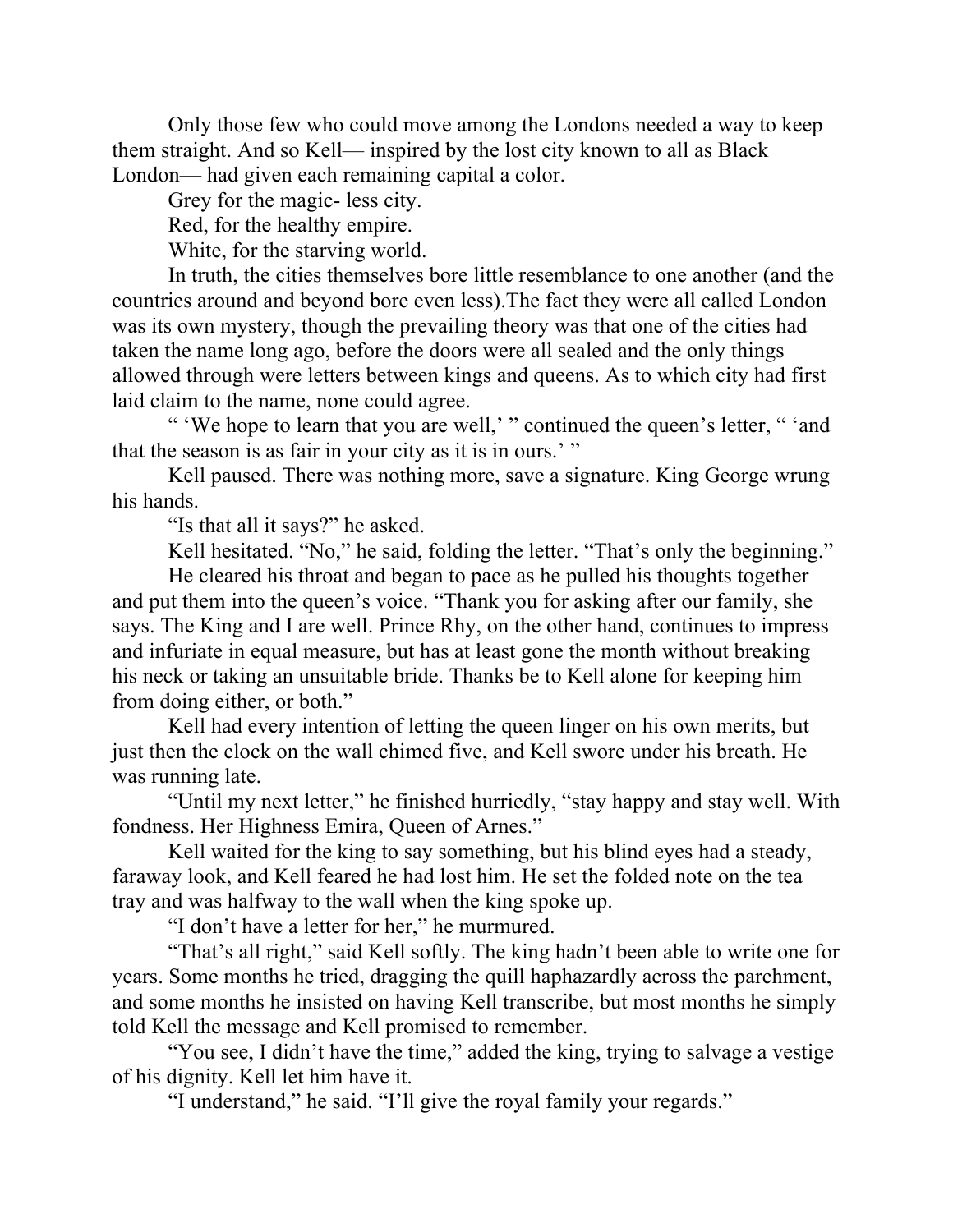Kell turned again to go, and again the old king called out to stop him. "Wait, wait," he said. "Come back."

Kell paused. His eyes went to the clock. Late, and getting later. He pictured the Prince Regent sitting at his table in St. James, gripping his chair and quietly stewing. The thought made Kell smile, so he turned back toward the king as the latter pulled something from his robe with fumbling fingers.

It was a coin.

"It's fading," said the king, cupping the metal in his weathered hands as if it were precious and fragile. "I can't feel the magic anymore. Can't smell it."

"A coin is a coin, Your Majesty."

"Not so and you know it," grumbled the old king. "Turn out your pockets." Kell sighed. "You'll get me in trouble."

"Come, come," said the king. "Our little secret."

Kell dug his hand into his pocket. The first time he had visited the king of England, he'd given him a coin as proof of who he was and where he came from. The story of the other Londons was entrusted to the crown and handed down heir to heir, but it had been years since a traveler had come. King George had taken one look at the sliver of a boy and squinted and held out his meaty hand, and Kell had set the coin in his palm. It was a simple lin, much like a grey shilling, only marked with a red star instead of a royal face. The king closed his fist over the coin and brought it to his nose, inhaling its scent. And then he'd smiled, and tucked the coin into his coat, and welcomed Kell inside.

From that day on, every time Kell paid his visit, the king would insist the magic had worn off the coin, and make him trade it for another, one new and pocket- warm. Every time Kell would say it was forbidden (it was, expressly), and every time the king would insist that it could be their little secret, and Kell would sigh and fetch a fresh bit of metal from his coat.

Now he plucked the old lin out of the king's palm and replaced it with a new one, folding George's gnarled fingers gently over it.

"Yes, yes," cooed the ailing king to the coin in his palm.

"Take care," said Kell as he turned to go.

"Yes, yes," said the king, his focus fading until he was lost to the world, and to his guest.

Curtains gathered in the corner of the room, and Kell pulled the heavy material aside to reveal a mark on the patterned wallpaper. A simple circle, bisected by a line, drawn in blood a month ago. On another wall in another room in another palace, the same mark stood. They were as handles on opposite sides of the same door.

Kell's blood, when paired with the token, allowed him to move between the worlds. He needn't specify a place because wherever he was, that's where he'd be.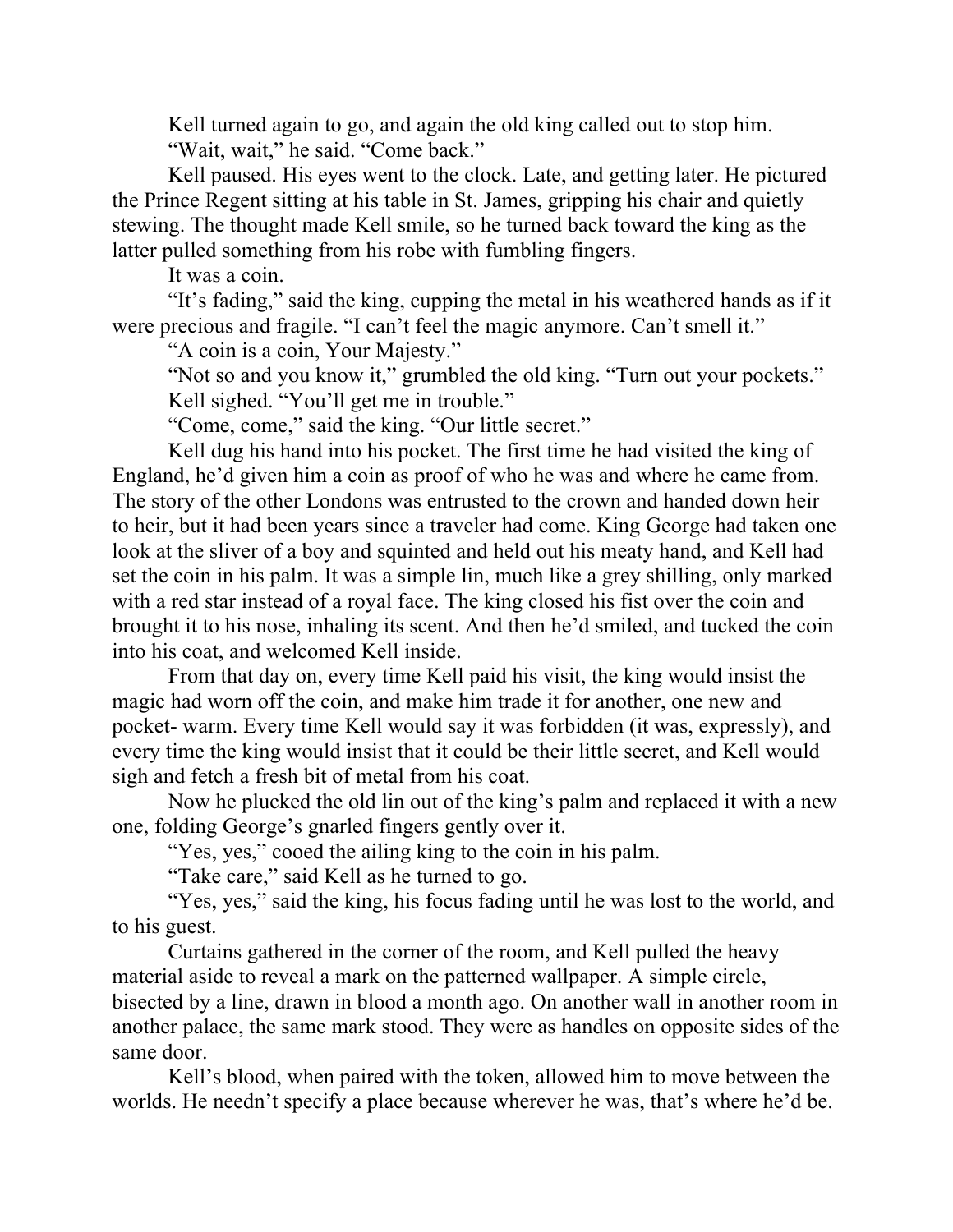But to make a door within a world, both sides had to be marked by the same exact symbol. Close wasn't close enough. Kell had learned that the hard way.

The symbol on the wall was still clear from his last visit, the edges only slightly smeared, but it didn't matter. It had to be redone.

He rolled up his sleeve and freed the knife he kept strapped to the inside of his forearm. It was a lovely thing, that knife, a work of art, silver from tip to hilt and monogrammed with the letters K and L.

The only relic from another life.

A life he didn't know. Or at least, didn't remember.

Kell brought the blade to the back of his forearm. He'd already carved one line today, for the door that brought him this far. Now he carved a second. His blood, a rich ruby red, welled up and over, and he returned the knife to its sheath and touched his fingers to the cut and then to the wall, redrawing the circle and the line that ran through it. Kell guided his sleeve down over the wound— he'd treat all the cuts once he was home—and cast a last glance back at the babbling king before pressing his palm flat to the mark on the wall.

It hummed with magic.

"As Tascen," he said. Transfer.

The patterned paper rippled and softened and gave way under his touch, and Kell stepped forward and through.

## CHAPTER II

Between one stride and the next, dreary Windsor became elegant St. James. The stuffy cell of a room gave way to bright tapestries and polished silver, and the mad king's mumblings were replaced by a heavy quiet and a man sitting at the head of an ornate table, gripping a goblet of wine and looking thoroughly put out.

"You're late," observed the Prince Regent.

"Apologies," said Kell with a too-short bow. "I had an errand."

The Prince Regent set down his cup. "I thought I was your errand, Master Kell."

Kell straightened. "My orders, Your Highness, are to see to the king first."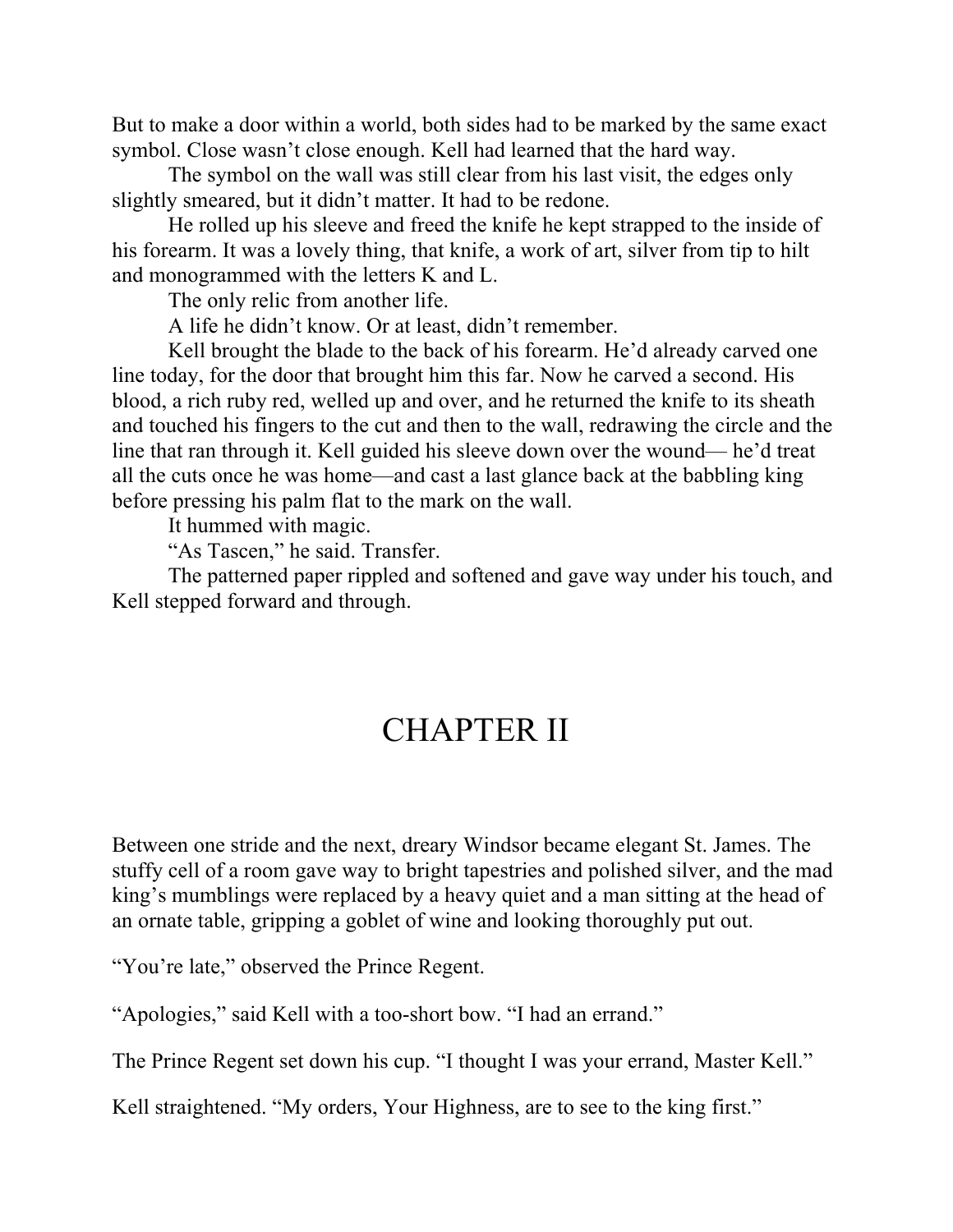"I wish you wouldn't indulge him," said the Prince Regent, whose name was also George (Kell found the Grey London habit of sons taking father's names both redundant and confusing) with a dismissive wave of his hand. "It gets his spirits up."

"Is that a bad thing?" asked Kell.

"For him, yes. He'll be in a frenzy later. Dancing on the tables talking of magic and other Londons. What trick did you do for him this time? Convince him he could fly?"

Kell had only made that mistake once. He learned on his next visit that the King of England had nearly walked out a window. On the third floor. "I assure you I gave no demonstrations."

Prince George pinched the bridge of his nose. "He cannot hold his tongue the way he used to. It's why he is confined to quarters."

"Imprisoned, then?"

Prince George ran his hand along the table's gilded edge. "Windsor is a perfectly respectable place to be kept."

A respectable prison is still a prison, thought Kell, withdrawing a second letter from his coat pocket. "Your correspondence."

The prince forced him to stand there as he read the note (he never commented on the way it smelled of flowers), and then as he withdrew a half-finished reply from the inside pocket of his coat and completed it. He was clearly taking his time in an effort to spite Kell, but Kell didn't mind. He occupied himself by drumming his fingers on the edge of the gilded table. Each time he made it from pinky to forefinger, one of the room's many candles went out.

"Must be a draft," he said absently while the Prince Regent's grip tightened on his quill. By the time he finished the note, he'd broken two and was in a bad mood, while Kell found his own disposition greatly improved.

He held out his hand for the letter, but the Prince Regent did not give it to him. Instead, he pushed up from his table. "I'm stiff from sitting. Walk with me."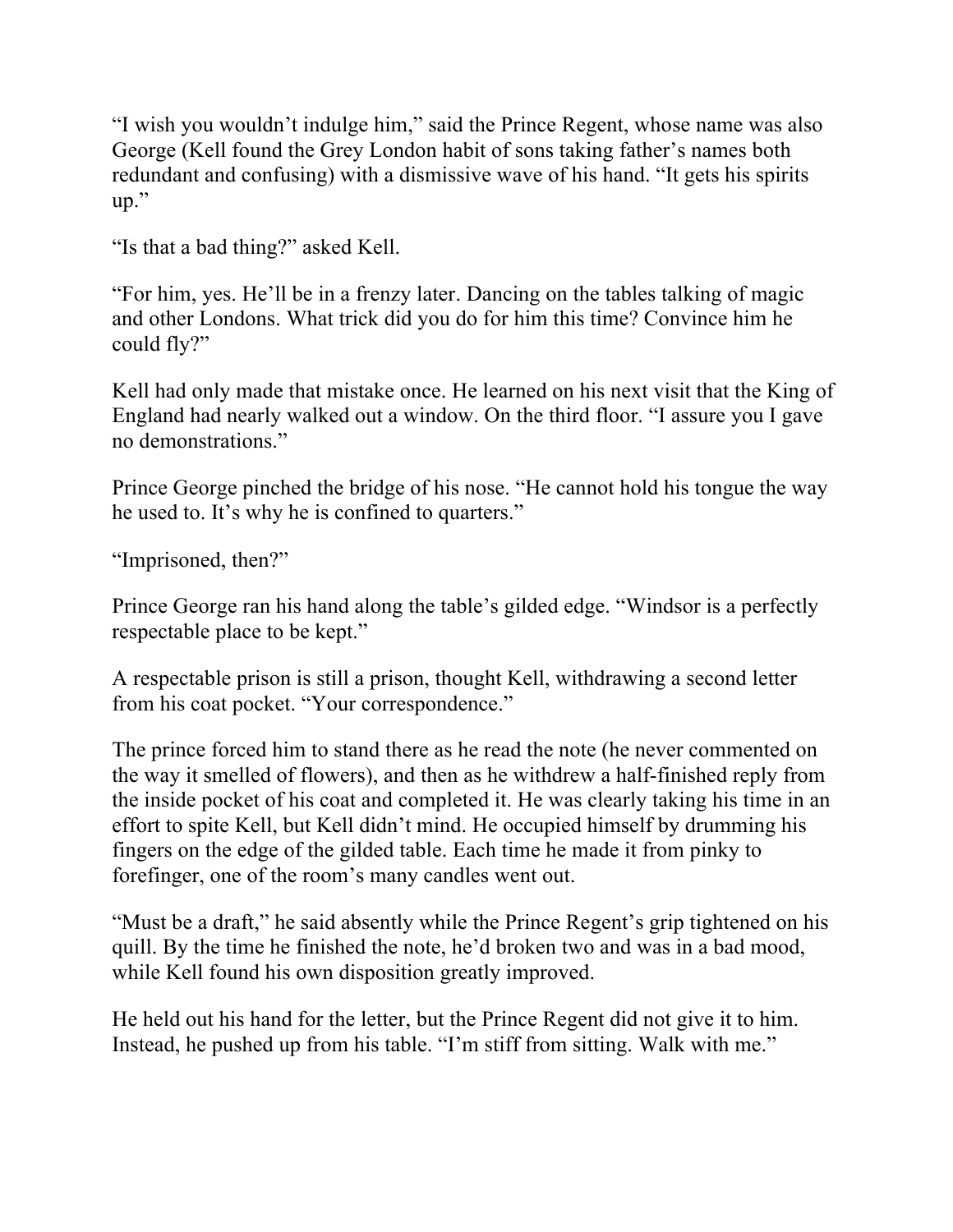Kell wasn't a fan of the idea, but since he couldn't very well leave empty-handed, he was forced to oblige. But not before pocketing the prince's latest unbroken quill from the table.

"Will you go straight back?" asked the prince as he led Kell down a hall to a discreet door half concealed by a curtain.

"Soon," said Kell, trailing by a stride. Two members of the royal guard had joined them in the hall and now slunk behind like shadows. Kell could feel their eyes on him, and he wondered how much they'd been told about their guest. The royals were always expected to know, but the understanding of those in their service was left to their discretion.

"I thought your only business was with me," said the prince.

"I'm a fan of your city," responded Kell lightly. "And what I do is draining. I'll go for a walk and get some air, then make my way back."

The prince's mouth was a thin grim line. "I fear the air is not as replenishing here in the city as in the countryside. What is it you call us… Grey London? These days that is far too apt a name. Stay for dinner." The prince ended nearly every sentence with a period. Even the questions. Rhy was the same way, and Kell thought it must simply be a by-product of never being told no.

"You'll fare better here," pressed the prince. "Let me revive you with wine and company."

It seemed a kind enough offer, but the Prince Regent didn't do things out of kindness.

"I cannot stay," said Kell.

"I insist. The table is set."

And who is coming? wondered Kell. What did the prince want? To put him on display? Kell often suspected that he would like to do as much, if for no other reason than that the younger George found secrets cumbersome, preferring spectacle. But for all his faults, the prince wasn't a fool, and only a fool would give someone like Kell a chance to stand out. Grey London had forgotten magic long ago. Kell wouldn't be the one to remind them of it.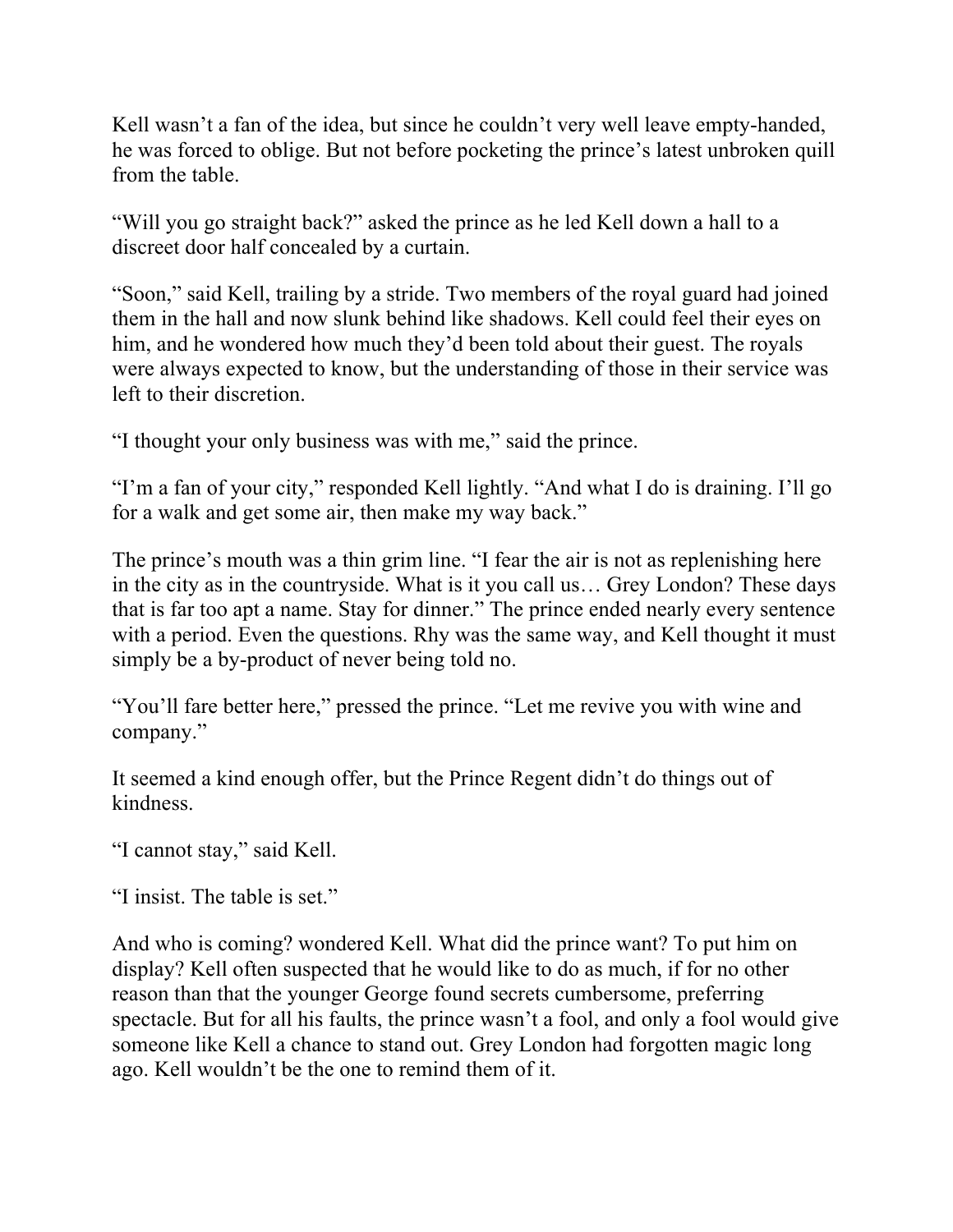"A lavish kindness, your highness, but I am better left a specter than made a show." Kell tipped his head so that his copper hair tumbled out of his eyes, revealing not only the crisp blue of the left one but the solid black of the right. A black that ran edge to edge, filling white and iris both. There was nothing human about that eye. It was pure magic. The mark of a blood magician. Of an Antari.

Kell relished what he saw in the Prince Regent's eyes when they tried to hold Kell's gaze. Caution, discomfort… and fear.

"Do you know why our worlds are kept separate, Your Highness?" He didn't wait for the prince to answer. "It is to keep yours safe. You see, there was a time, ages ago, when they were not so separate. When doors ran between your world and mine, and others, and anyone with a bit of power could pass through. Magic itself could pass through. But the thing about magic," added Kell, "is that it preys on the strong-minded and the weakwilled, and one of the worlds couldn't stop itself. The people fed on the magic and the magic fed on them until it ate their bodies and their minds and then their souls."

"Black London," whispered the Prince Regent.

Kell nodded. He hadn't given that city its color mark. Everyone—at least everyone in Red London and White, and those few in Grey who knew anything at all—knew the legend of Black London. It was a bedtime story. A fairy tale. A warning. Of the city—and the world—that wasn't, anymore.

"Do you know what Black London and yours have in common, Your Highness?" The Prince Regent's eyes narrowed, but he didn't interrupt. "Both lack temperance," said Kell. "Both hunger for power. The only reason your London still exists is because it was cut off. It learned to forget. You do not want it to remember." What Kell didn't say was that Black London had a wealth of magic in its veins, and Grey London hardly any; he wanted to make a point. And by the looks of it, he had. This time, when he held out his hand for the letter, the prince didn't refuse, or even resist. Kell tucked the parchment into his pocket along with the stolen quill.

"Thank you, as ever, for your hospitality," he said, offering an exaggerated bow.

The Prince Regent summoned a guard with a single snap of his fingers. "See that Master Kell gets where he is going." And then, without another word, he turned and strode away.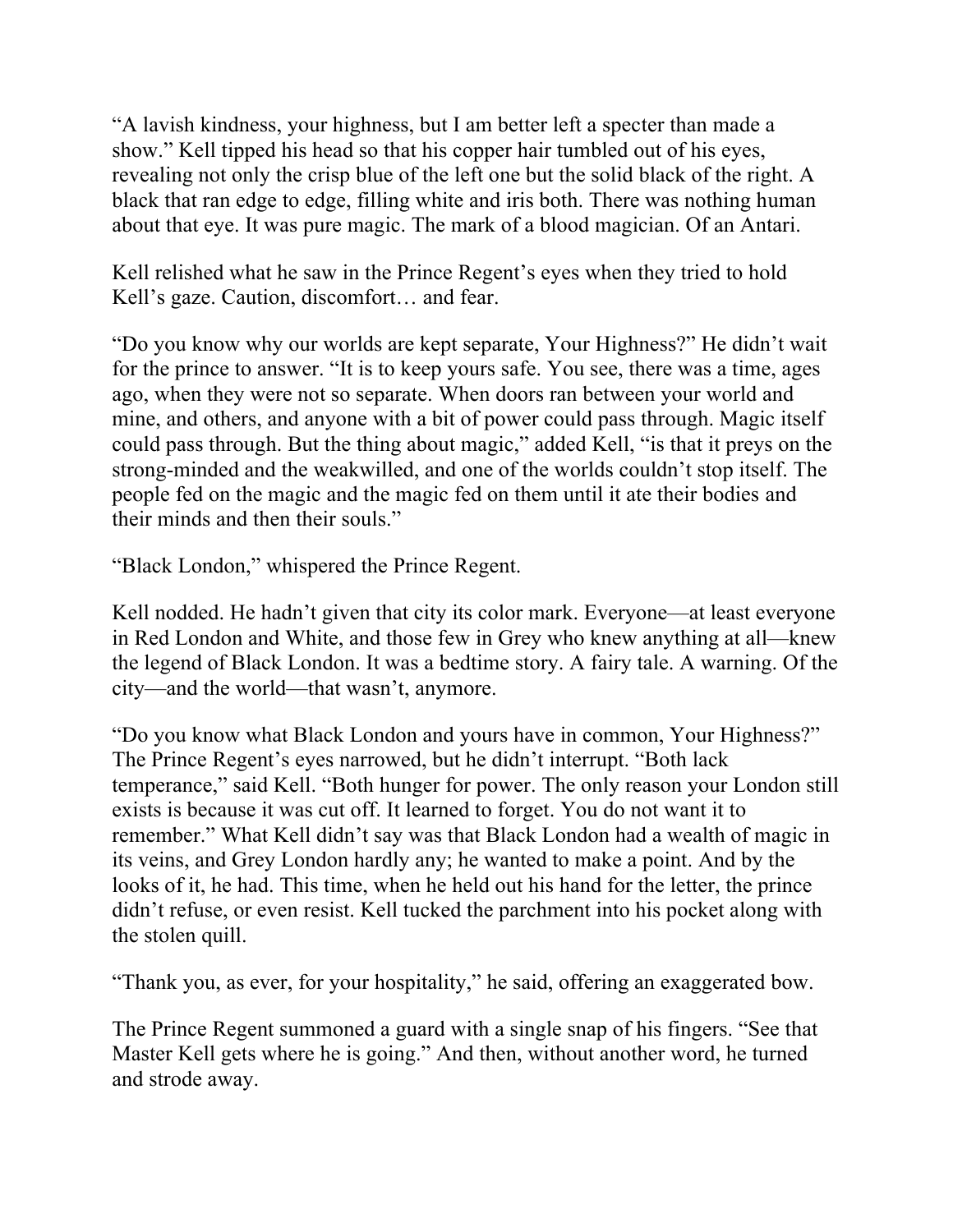The royal guards left Kell at the edge of the park. St. James Palace loomed behind him. Grey London lay ahead. He took a deep breath and tasted smoke on the air. As eager as he was to get back home, he had some business to attend to, and after dealing with the king's ailments and the prince's attitude, Kell could use a drink. He brushed off his sleeves, straightened his collar, and set out toward the heart of the city.

His feet carried him through St. James Park, down an ambling dirt path that ran beside the river. The sun was setting, and the air was crisp if not clean, a fall breeze fluttering the edges of his black coat. He came upon a wooden footbridge that spanned the stream, and his boots sounded softly as he crossed it. Kell paused at the arc of the bridge, Buckingham House lantern-lit behind him and the Thames ahead. Water sloshed gently under the wooden slats, and he rested his elbows on the rail and stared down at it. When he flexed his fingers absently, the current stopped, the water stilling, smooth as glass, beneath him.

He considered his reflection.

"You're not that handsome," Rhy would say whenever he caught Kell gazing into a mirror.

"I can't get enough of myself," Kell would answer, even though he was never looking at himself—not all of himself anyway—only his eye. His right one. Even in Red London, where magic flourished, the eye set him apart. Marked him always as other.

A tinkling laugh sounded off to Kell's right, followed by a grunt, and a few other, less distinct noises, and the tension went out of his hand, the stream surging back into motion beneath him. He continued on until the park gave way to the streets of London, and then the looming form of Westminster. Kell had a fondness for the abbey, and he nodded to it, as if to an old friend. Despite the city's soot and dirt, its clutter and its poor, it had something Red London lacked: a resistance to change. An appreciation for the enduring, and the effort it took to make something so.

How many years had it taken to construct the abbey? How many more would it stand? In Red London, tastes turned as often as seasons, and with them, buildings went up and came down and went up again in different forms. Magic made things simple. Sometimes, thought Kell, it made things too simple.

There had been nights back home when he felt like he went to bed in one place and woke up in another.